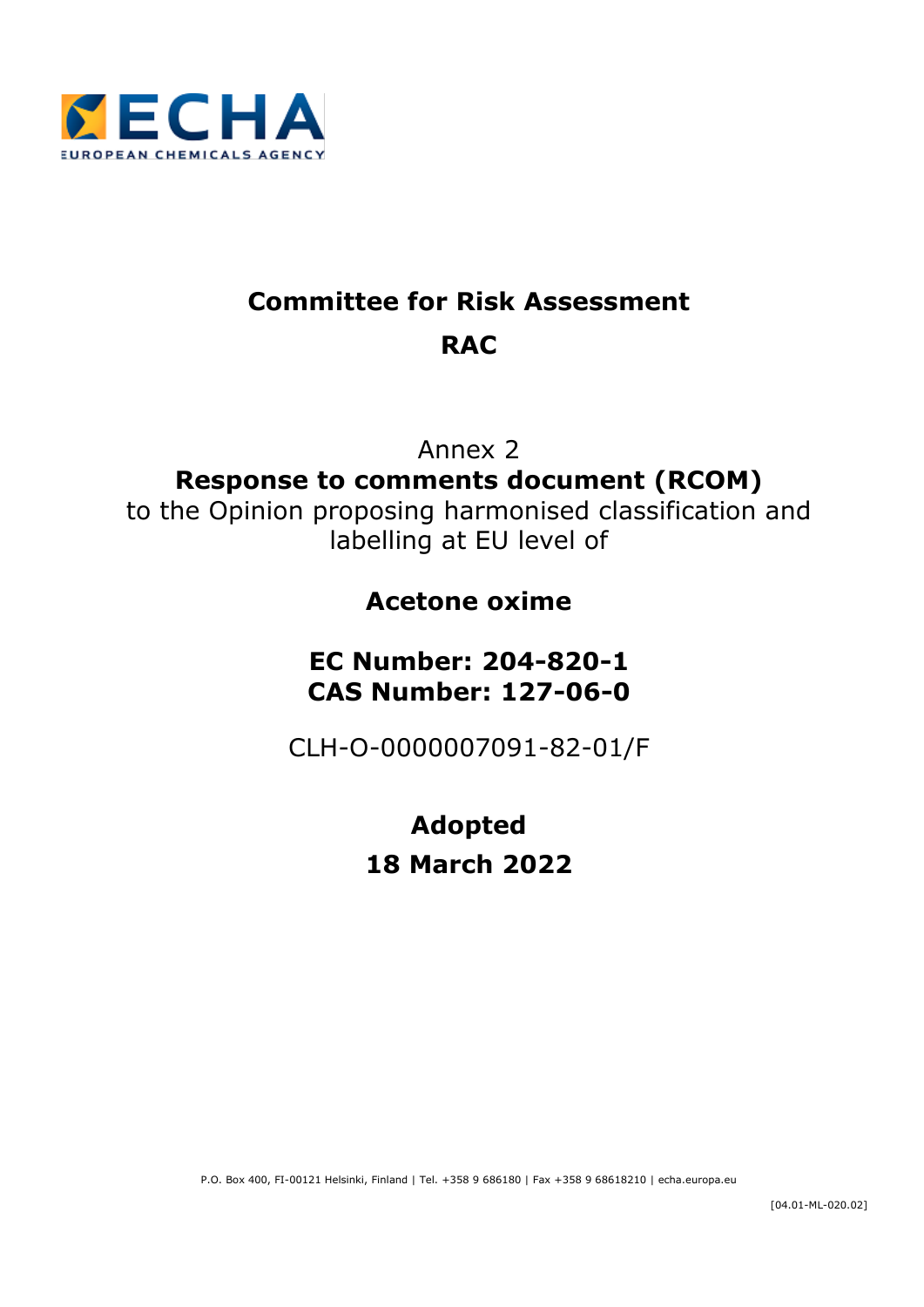#### **COMMENTS AND RESPONSE TO COMMENTS ON CLH: PROPOSAL AND JUSTIFICATION**

Comments provided during consultation are made available in the table below as submitted through the web form. Any attachments received are referred to in this table and listed underneath, or have been copied directly into the table.

All comments and attachments including confidential information received during the consultation have been provided in full to the dossier submitter (Member State Competent Authority), the Committees and to the European Commission. Non-confidential attachments that have not been copied into the table directly are published after the consultation and are also published together with the opinion (after adoption) on ECHA's website. Dossier submitters who are manufacturers, importers or downstream users, will only receive the comments and non-confidential attachments, and not the confidential information received from other parties. Journal articles are not confidential; however they are not published on the website due to Intellectual Property Rights.

ECHA accepts no responsibility or liability for the content of this table.

#### **Substance name: Acetone oxime EC number: 204-820-1 CAS number: 127-06-0 Dossier submitter: Austria**

#### **GENERAL COMMENTS**

| <b>Date</b>                 | Country                                                                                                                                                      | Organisation | Type of Organisation | Comment<br>number |  |
|-----------------------------|--------------------------------------------------------------------------------------------------------------------------------------------------------------|--------------|----------------------|-------------------|--|
| 31.08.2021   France         |                                                                                                                                                              |              | MemberState          |                   |  |
| Comment received            |                                                                                                                                                              |              |                      |                   |  |
|                             | Thank you for CLH report and FR agrees with the use of read across approach proposed<br>for each of endpoints for which there is no data with acetone oxime. |              |                      |                   |  |
|                             | Dossier Submitter's Response                                                                                                                                 |              |                      |                   |  |
| Thank you for your support. |                                                                                                                                                              |              |                      |                   |  |
| RAC's response              |                                                                                                                                                              |              |                      |                   |  |
| Noted.                      |                                                                                                                                                              |              |                      |                   |  |

| Date                                                                                                                                                                                                                                                   | Country                             | Organisation | Type of Organisation | Comment<br>number |
|--------------------------------------------------------------------------------------------------------------------------------------------------------------------------------------------------------------------------------------------------------|-------------------------------------|--------------|----------------------|-------------------|
| 20.08.2021                                                                                                                                                                                                                                             | Germany                             |              | MemberState          |                   |
| Comment received                                                                                                                                                                                                                                       |                                     |              |                      |                   |
| The DE CA appreciates the clearly and comprehensively prepared CLH dossier by the AT<br>CA, in particular the well described and detailed read-across analysis from butanone<br>oxime and the acetone oxime-releasing silanes to the target substance. |                                     |              |                      |                   |
|                                                                                                                                                                                                                                                        | <b>Dossier Submitter's Response</b> |              |                      |                   |
| Thank you for your support.                                                                                                                                                                                                                            |                                     |              |                      |                   |
| RAC's response                                                                                                                                                                                                                                         |                                     |              |                      |                   |
| Noted.                                                                                                                                                                                                                                                 |                                     |              |                      |                   |

### **CARCINOGENICITY**

| Date                                                                                                                                                                              | Country          | Organisation | Type of Organisation | Comment<br>number |  |
|-----------------------------------------------------------------------------------------------------------------------------------------------------------------------------------|------------------|--------------|----------------------|-------------------|--|
| 20.08.2021 Germany                                                                                                                                                                |                  |              | MemberState          |                   |  |
|                                                                                                                                                                                   | Comment received |              |                      |                   |  |
| The AT CA proposes classification of acetone oxime as Carc. 1B, H350, and the generic<br>concentration limit of 0.1 %. For the assessment of the carcinogenic property of acetone |                  |              |                      |                   |  |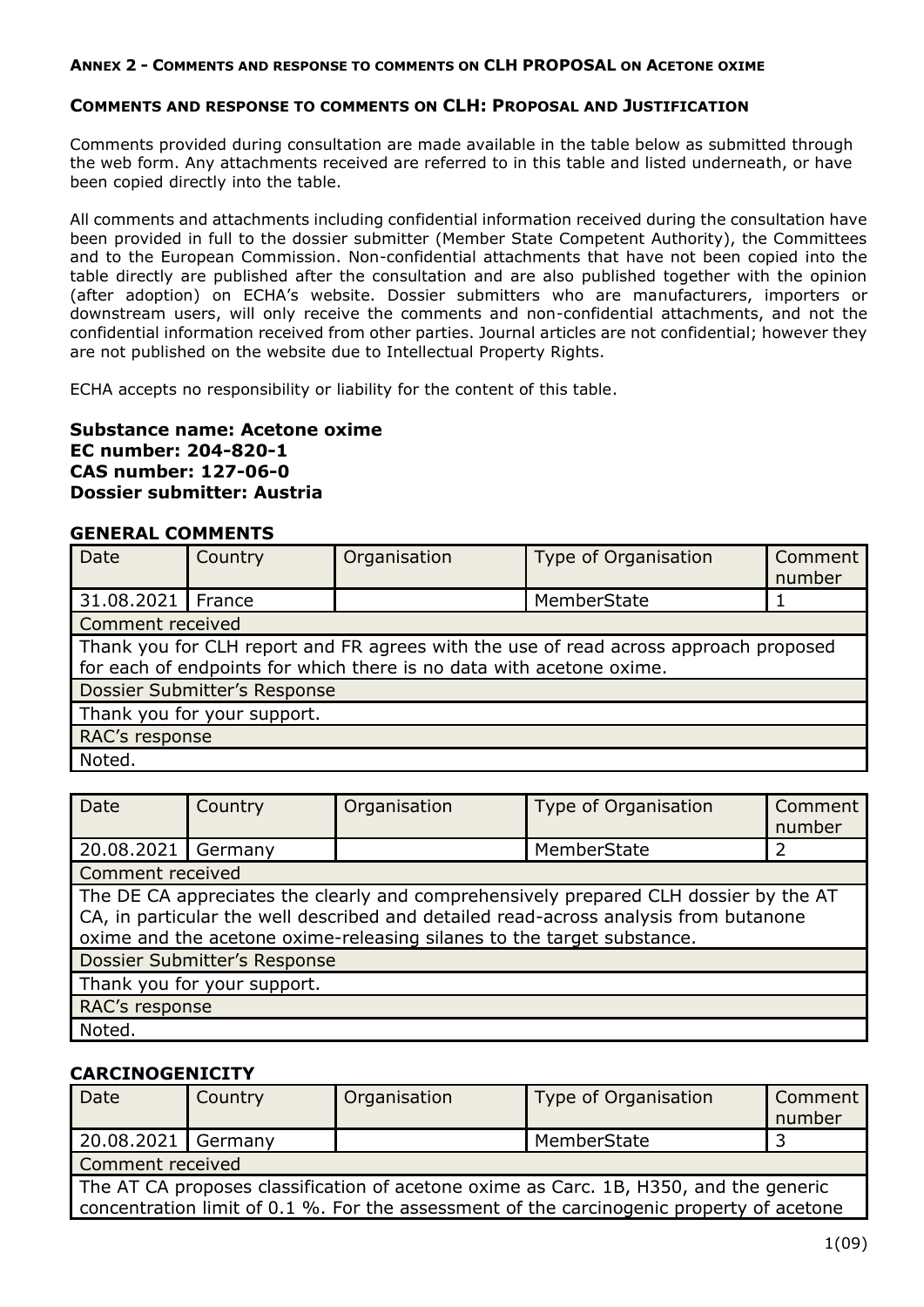oxime, no guideline and GLP compliant carcinogenicity study was available. In a weightof-evidence approach, acetone oxime showed carcinogenic potential relevant for humans in a subchronic repeated dose toxicity study and two non-guideline studies, as well as carcinogenic potential in animals using a read-across from butanone oxime. Regarding butanone oxime, RAC recently concluded that the substance is a category 1B carcinogen (RAC, 2018): In rats, butanone oxime induced dose-dependently liver carcinomas in male rats (statistically significant at a high dose of 1346 mg/m<sup>3</sup>). Additionally, an increased onset of liver adenomas was observed in male and females rats, and the effect was statistically significant in males in the mid and high dose groups  $(2270 \text{ mg/m}^3)$ . Furthermore, butanone oxime induced a dose-dependent increase in incidence of fibroadenoma in the mammary gland in male rats (statistically significant at high dose). In mice, treatment of butanone oxime induced statistically significant liver carcinomas in male mice in the high dose group. An increased incidence of liver adenomas was also observed in both sexes but this effect was not statistically significant. RAC considered that butanone oxime fulfils the criteria for Category 1B carcinogen according to the CLP Regulation (RAC, 2018).

Besides the plausible read-across from butanone oxime, supportive evidence for classification of acetone oxime as Carc. 1B (H351) comes from studies conducted with the substance itself. In a guideline-conform 90-day repeated dose study in SD rats, oral administration of acetone oxime induced an early and dose-dependent onset of liver lesions consistent with foci of cellular alterations (clear and basophilic cell foci), particularly in male rats (Unpublished study report, 1991c). Due to the early appearance and the high incidence, the DS considered these as precursor lesions to hepatocarcinogenesis. Additionally, increased incidence of hepatocellular adenomas was observed in male rats after administration of acetone oxime in drinking water for 18 months in a non-guideline study (Mirvish et al., 1982). In line with this, a rat liver foci model showed higher frequency of hyperplastic liver nodules (HLN) in (MRC-) Wistar rats exposed to acetone oxime via drinking water for 8 weeks (Mirvish et al., 1988). In addition, QSAR predictions gave a structural alert for carcinogenicity (QSAR Toolbox 4.3). Overall, the DE CA agrees that classification of acetone oxime as Carc. 1B, H350, is justified based on the read-across from butanone oxime (harmonised classification as Carc. 1B) and supporting data for acetone oxime itself. The DE CA further agrees that no SCL is indicated for acetone oxime.

Dossier Submitter's Response

Thank you for your support.

RAC's response

Noted.

| Date                                                                                                                                                                                                                                                                                                                                                              | Country                      | Organisation | Type of Organisation | Comment<br>number |  |
|-------------------------------------------------------------------------------------------------------------------------------------------------------------------------------------------------------------------------------------------------------------------------------------------------------------------------------------------------------------------|------------------------------|--------------|----------------------|-------------------|--|
| 31.08.2021   France                                                                                                                                                                                                                                                                                                                                               |                              |              | MemberState          | 4                 |  |
| Comment received                                                                                                                                                                                                                                                                                                                                                  |                              |              |                      |                   |  |
| FR agrees with the submitter's classification proposal for carcinogenicity Carc 1B H350<br>using the read-across with butanone oxime. It is in line with the draft RMOA dating 2021-<br>03-12 by Germany available on category members of oximes of butanone, acetone, 4-<br>methyl pentan-2-one, pentan-2-one, cyclohexanone and their related silane compounds. |                              |              |                      |                   |  |
|                                                                                                                                                                                                                                                                                                                                                                   | Dossier Submitter's Response |              |                      |                   |  |
| Thank you for your support.                                                                                                                                                                                                                                                                                                                                       |                              |              |                      |                   |  |
| RAC's response                                                                                                                                                                                                                                                                                                                                                    |                              |              |                      |                   |  |
| Noted.                                                                                                                                                                                                                                                                                                                                                            |                              |              |                      |                   |  |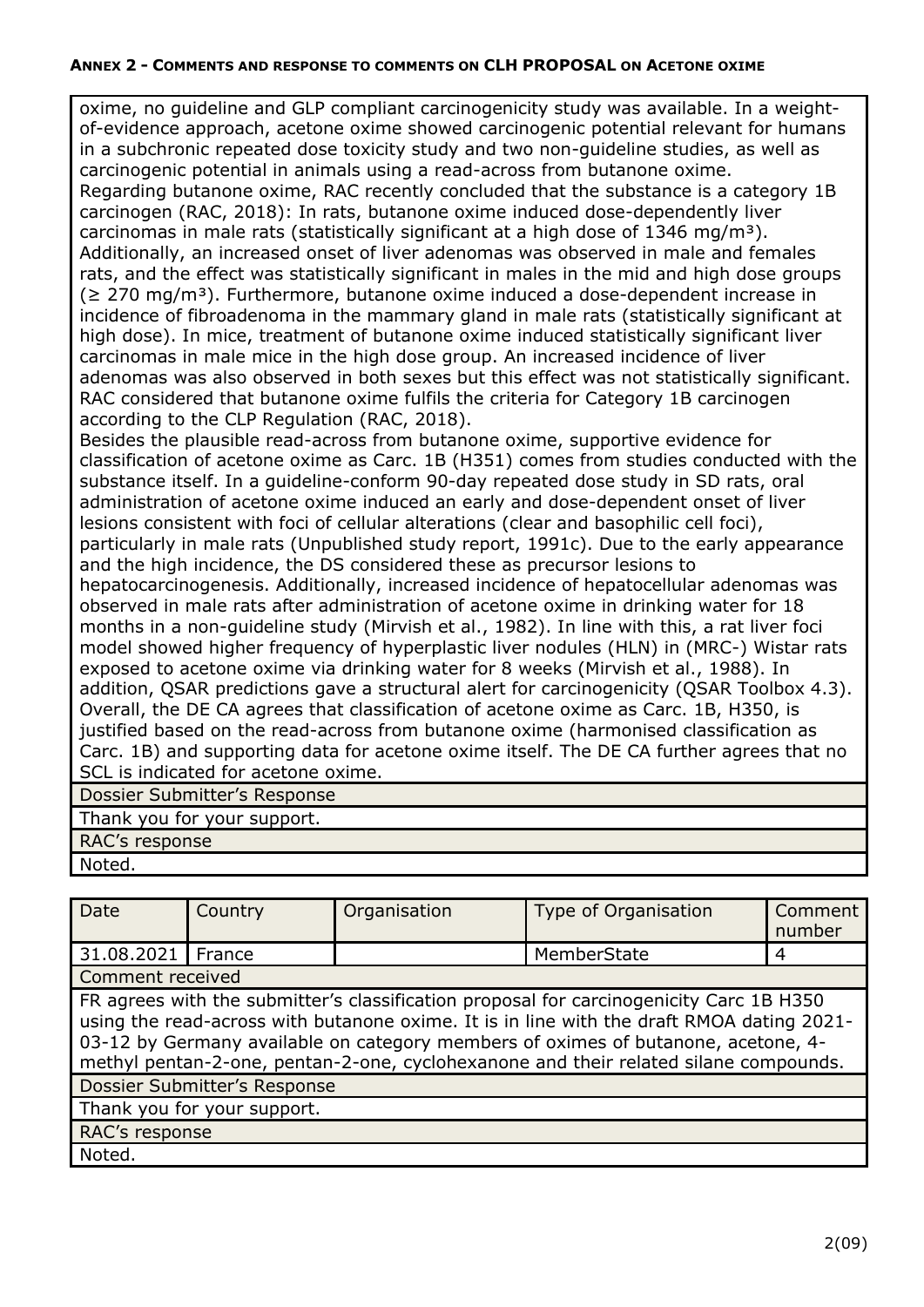| Date                                                                                                                                                                                                                                                                                                                                                                                                                                                                                                                                                                                                                                                                                                                                                                                                                                          | Country                                                                                                                                                                                                                                                                                                                                                                                                                                                              | Organisation                  | <b>Type of Organisation</b> | Comment<br>number |  |  |
|-----------------------------------------------------------------------------------------------------------------------------------------------------------------------------------------------------------------------------------------------------------------------------------------------------------------------------------------------------------------------------------------------------------------------------------------------------------------------------------------------------------------------------------------------------------------------------------------------------------------------------------------------------------------------------------------------------------------------------------------------------------------------------------------------------------------------------------------------|----------------------------------------------------------------------------------------------------------------------------------------------------------------------------------------------------------------------------------------------------------------------------------------------------------------------------------------------------------------------------------------------------------------------------------------------------------------------|-------------------------------|-----------------------------|-------------------|--|--|
| 31.08.2021                                                                                                                                                                                                                                                                                                                                                                                                                                                                                                                                                                                                                                                                                                                                                                                                                                    | Netherlands                                                                                                                                                                                                                                                                                                                                                                                                                                                          | <confidential></confidential> | Company-Manufacturer        | 5                 |  |  |
|                                                                                                                                                                                                                                                                                                                                                                                                                                                                                                                                                                                                                                                                                                                                                                                                                                               |                                                                                                                                                                                                                                                                                                                                                                                                                                                                      |                               |                             |                   |  |  |
| Comment received<br>We note that the evidence for the carcinogenicity classification of the source substance<br>Butanone oxime is made up of studies which are robust, relevant and reliable. Hence in<br>the case of Butanone oxime the classification as Category 1B is well justified. In contrast<br>the evidence regarding the carcinogenicity of Acetone oxime is circumstantial and is made<br>up of several threads of evidence, each of which is individually limited i.e. i) data read-<br>across from another substance, ii) liver nodule data, iii) unreliable carcinogenicity study<br>data and iv) structure activity alert. Taking each point in turn:<br>i) The read-across of data from Butanone oxime for certain endpoints is a not<br>unreasonable approach however by definition read-across data carries some degree of |                                                                                                                                                                                                                                                                                                                                                                                                                                                                      |                               |                             |                   |  |  |
| uncertainty. This uncertainty should be reflected in the classification of the target<br>substance ie what is considered to be strong evidence for the source substance has to be<br>considered as weaker evidence for the target. We note that there are both similarities and<br>differences in the toxicology of simple aliphatic oximes so read-across must be used<br>carefully (see later comments on Pentanone oxime and Cyclohexanone oxime).                                                                                                                                                                                                                                                                                                                                                                                         |                                                                                                                                                                                                                                                                                                                                                                                                                                                                      |                               |                             |                   |  |  |
| such as this will lead to certain carcinogenesis. The carcinogenic process or cancer risk                                                                                                                                                                                                                                                                                                                                                                                                                                                                                                                                                                                                                                                                                                                                                     | ii) The liver nodule data from the 90 day study is certainly indicative of a carcinogenic<br>concern. However in the absence of a reliable carcinogenicity study it is not certain<br>whether or not these nodules would progress to neoplasms. The category 1B classification<br>is based on an assumed progression to neoplasms however we have no evidence that this<br>is the case. There are uncertainties in making the assumption that changes to liver cells |                               |                             |                   |  |  |

such as this will lead to certain carcinogenesis. The carcinogenic process or cancer risk can be modulated by a number of factors. For instance tumorigenesis requires a tumour microenvironment which contributes to tumour growth and progression. The tumour microenvironment would need to have acquired capabilities such as changes in sustained proliferative signalling, evading growth suppressor or resisting cell death (apoptosis).

iii) The available carcinogenicity study on Acetone oxime is relatively old, has a nonstandard design, only one dose was employed and is only very briefly reported. Additionally, the control groups were staggered which therefore adds an additional layer of uncertainty to the data. Taken together this makes the study unreliable. Whilst we would not want to fully dismiss the concerns raised by this study, it cannot be given the same status as the much more robust carcinogenicity data on Butanone oxime. A category 1B classification is an overly conservative interpretation of an unreliable study.

iv) The QSAR prediction from the QSAR Toolbox V3.3.5 for oximes provides no supporting mechanistic chemistry. The CLH proposal argues that the liver cell foci are pre-neoplastic and are hence indicators for carcinogenicity. So if the carcinogenicity alert is robust then it would be anticipated that all such simple aliphatic oximes should consistently demonstrate this liver pathology. However 90 day sub-chronic studies on Pentanone oxime and Cyclohexanone oxime do not demonstrate this liver pathology (source; Dissemination database). This would seem to suggest that this alert is rather weak and not simply or strongly applicable across all such related oximes.

In conclusion none of the individual lines of evidence on carcinogenicity is definitive or strong enough to justify a classification of Category 1B. Taken together the available data does indicate limited evidence of carcinogenicity and for this reason classification of Category 2 is justified. But there is insufficient strength of evidence to justify the more severe classification of Category 1B.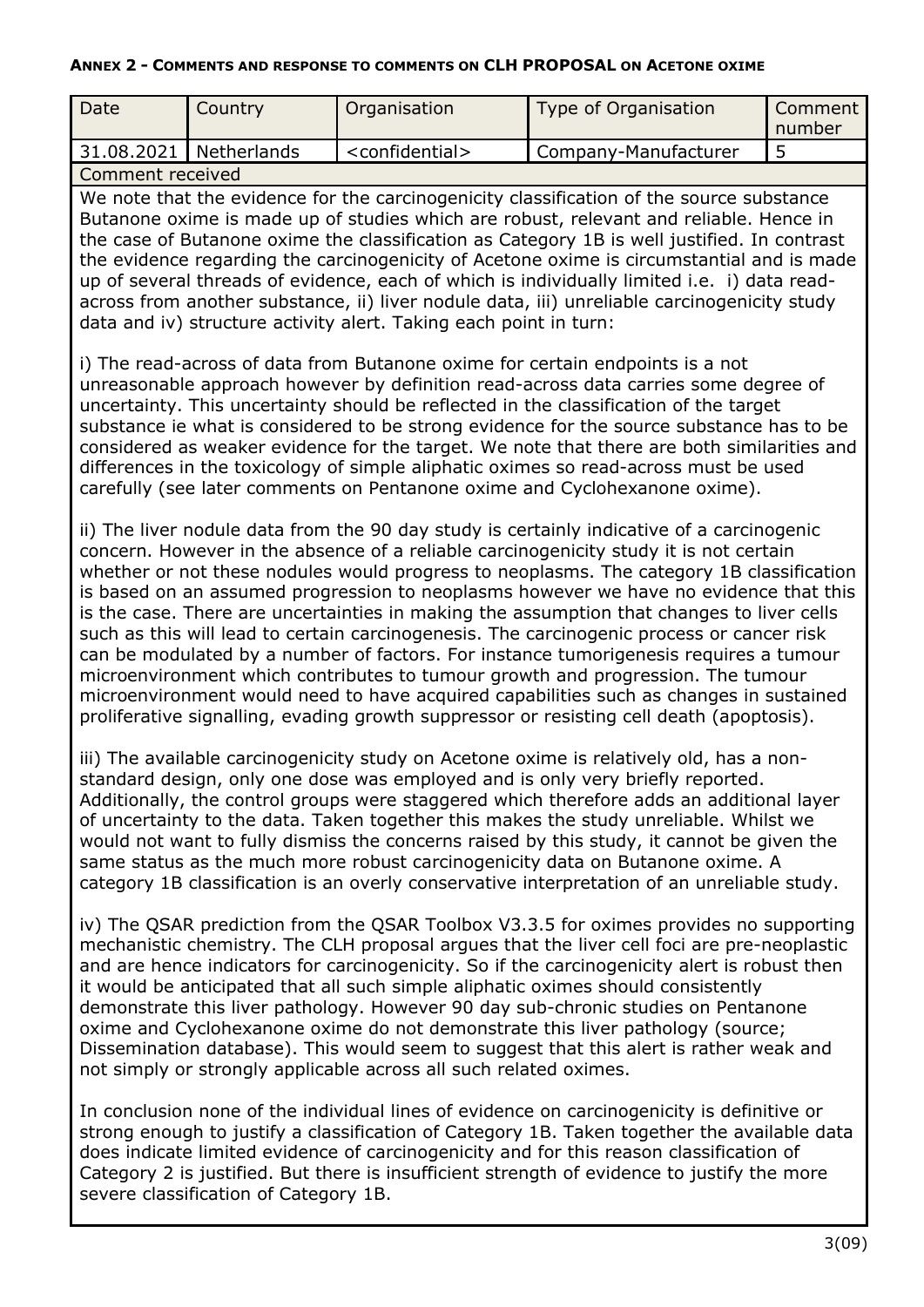#### Dossier Submitter's Response

No reliable guideline conform carcinogenicity study with acetone oxime is available. However, several lines of evidence are available to cover this data gap and are described in the CLH report, each line has of course its own level of certainty.

Please note that the strongest evidence in our WoE approach comes from read-across to the analogue substance butanone oxime. The limitations of the studies by Mirvish et al (1982) and Mirvish et al. (1988) have been clearly indicated with the assignment of the respective Klimisch scores. In addition, we have listed the QSAR alert but are far from making a general statement about other oximes based on the QSAR predictions on carcinogenicity.

Nevertheless, we do not follow your argument that based on a higher level of uncertainty a less conservative approach for hazard identification should be taken.

The CLP regulation and the CLP guidance specifically mention the possibility to use nontesting data for carcinogenicity. The read-across methodology as such does not qualify for assigning a lower hazard category. According to the CLP guidance, "The category will not be higher than the chemical used to read-across from, but normally may be the same. However a lower category may be applied if the read-across highlights a possible carcinogenic hazard, and thus supports a classification, but there is uncertainty as to the robustness of the read-across prediction or there is evidence, for instance from mechanistic or other studies, that the chemical may be of lower concern for carcinogenicity."

We could not identify information that acetone oxime is of lower concern for carcinogenicity than the analogue substance. Therefore, we propose the same hazard category as has been agreed for the source substance butanone oxime.

#### RAC's response

The read-across from butanone oxime to acetone oxime, including the argumentation presented above, as well as the available data for acetone oxime *per se* have been considered by RAC and discussed in detail in the opinion document.

### **MUTAGENICITY**

| <b>Date</b>         | Country                      | Organisation | Type of Organisation                                                                       | Comment<br>number |  |
|---------------------|------------------------------|--------------|--------------------------------------------------------------------------------------------|-------------------|--|
| 31.08.2021   France |                              |              | MemberState                                                                                | 6                 |  |
| Comment received    |                              |              |                                                                                            |                   |  |
|                     |                              |              | FR agrees that criteria for classification as mutagen are not fulfilled for acetone oxime. |                   |  |
|                     | Dossier Submitter's Response |              |                                                                                            |                   |  |
|                     | Thank you for your support.  |              |                                                                                            |                   |  |
| RAC's response      |                              |              |                                                                                            |                   |  |
| Noted.              |                              |              |                                                                                            |                   |  |

| Date             | Country | Organisation | Type of Organisation | Comment<br>number |
|------------------|---------|--------------|----------------------|-------------------|
| 20.08.2021       | Germany |              | MemberState          |                   |
| Comment received |         |              |                      |                   |

The AT CA concluded that no classification for germ cell mutagenicity is warranted based on available negative in vitro studies with acetone oxime, as well as negative in vitro, and in vivo studies with read-across from butanone oxime and Wasox-VMAC2, respectively. The DE CA agrees that data are conclusive but not sufficient for classification.

Dossier Submitter's Response

Thank you for your support.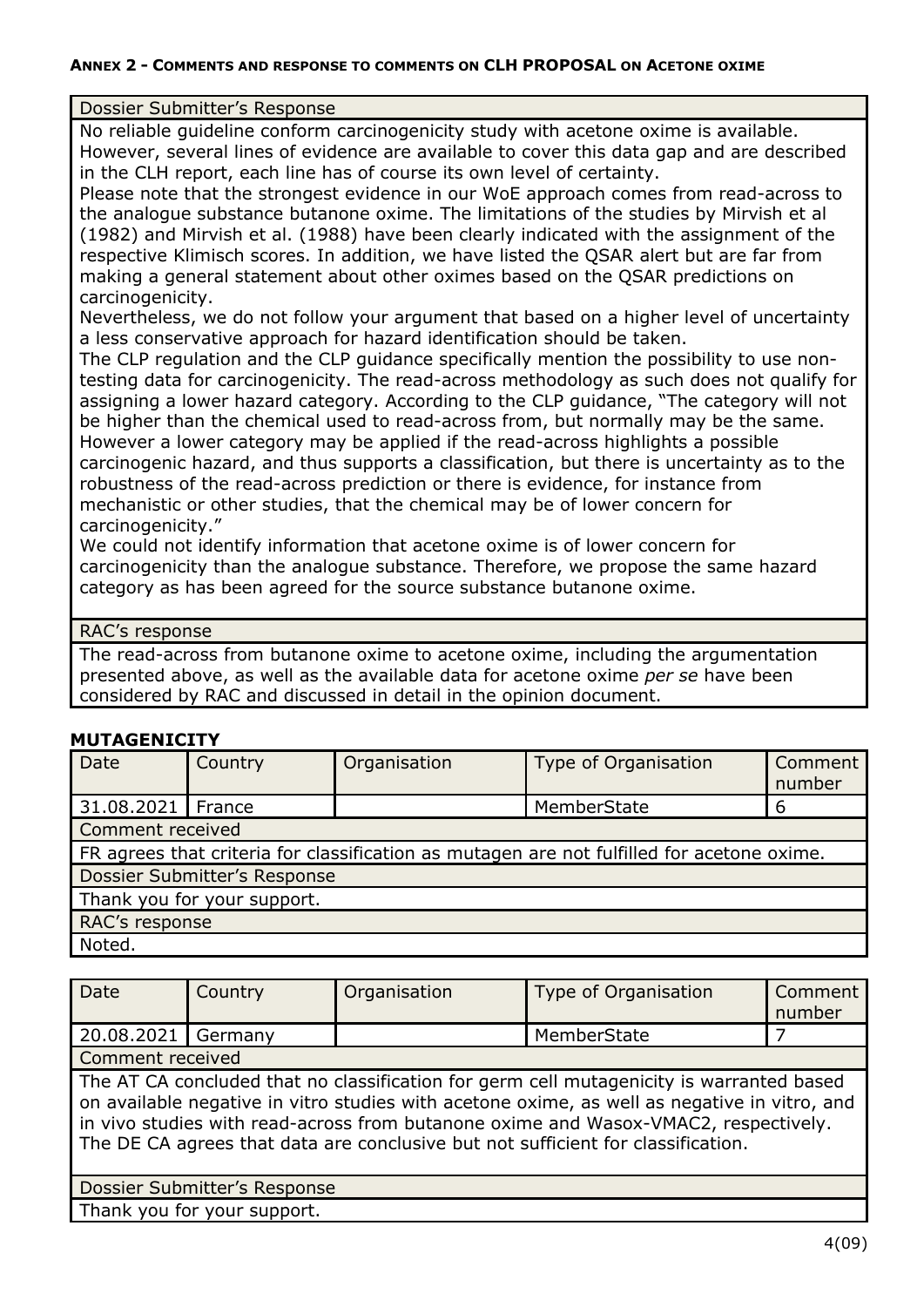| RAC's I<br>response |
|---------------------|
| Noted.              |

## **OTHER HAZARDS AND ENDPOINTS – Acute Toxicity**

| Date                | Country                      | Organisation                                        | Type of Organisation | Comment<br>number |  |
|---------------------|------------------------------|-----------------------------------------------------|----------------------|-------------------|--|
| 31.08.2021   France |                              |                                                     | MemberState          | 8                 |  |
| Comment received    |                              |                                                     |                      |                   |  |
|                     |                              | FR agrees with the proposed classification and ATE. |                      |                   |  |
|                     | Dossier Submitter's Response |                                                     |                      |                   |  |
|                     | Thank you for your support.  |                                                     |                      |                   |  |
| RAC's response      |                              |                                                     |                      |                   |  |
| Noted.              |                              |                                                     |                      |                   |  |

| <b>Date</b>                                                                                                                                                                                                                                                                               | Country                      | Organisation | Type of Organisation | Comment<br>number |
|-------------------------------------------------------------------------------------------------------------------------------------------------------------------------------------------------------------------------------------------------------------------------------------------|------------------------------|--------------|----------------------|-------------------|
| 20.08.2021   Germany                                                                                                                                                                                                                                                                      |                              |              | MemberState          | 9                 |
| Comment received                                                                                                                                                                                                                                                                          |                              |              |                      |                   |
| The AT CA proposes classification of acetone oxime as Acute Tox. 4, H312, based on the<br>LD50 value of $> 1000$ mg/kg bw but $\leq 2000$ mg/kg bw in rabbits. The DE CA agrees with<br>the Acute Tox. 4, H312, classification as well as with the default ATE value of 1100 mg/kg<br>bw. |                              |              |                      |                   |
|                                                                                                                                                                                                                                                                                           | Dossier Submitter's Response |              |                      |                   |
| Thank you for your support.                                                                                                                                                                                                                                                               |                              |              |                      |                   |
| RAC's response                                                                                                                                                                                                                                                                            |                              |              |                      |                   |
| Noted.                                                                                                                                                                                                                                                                                    |                              |              |                      |                   |

# **OTHER HAZARDS AND ENDPOINTS – Skin Hazard**

| <b>Date</b>                 | Country                                                                                                                                                                                                       | Organisation | Type of Organisation | Comment<br>number |  |
|-----------------------------|---------------------------------------------------------------------------------------------------------------------------------------------------------------------------------------------------------------|--------------|----------------------|-------------------|--|
| 31.08.2021                  | France                                                                                                                                                                                                        |              | MemberState          | 10                |  |
| Comment received            |                                                                                                                                                                                                               |              |                      |                   |  |
|                             | FR agrees that the results from the study do not met CLP criteria for classification as Skin<br>Irrit. 2. In contrast, it can be noted that the analogue substance (butanone oxime) is<br>classified as such. |              |                      |                   |  |
|                             | Dossier Submitter's Response                                                                                                                                                                                  |              |                      |                   |  |
| Thank you for your support. |                                                                                                                                                                                                               |              |                      |                   |  |
| RAC's response              |                                                                                                                                                                                                               |              |                      |                   |  |
| Noted.                      |                                                                                                                                                                                                               |              |                      |                   |  |

| Date                    | Country | Organisation | <b>Type of Organisation</b>                                                                                                                                                                                                                                            | Comment<br>number |
|-------------------------|---------|--------------|------------------------------------------------------------------------------------------------------------------------------------------------------------------------------------------------------------------------------------------------------------------------|-------------------|
| 20.08.2021   Germany    |         |              | MemberState                                                                                                                                                                                                                                                            | 11                |
| Comment received        |         |              |                                                                                                                                                                                                                                                                        |                   |
| irritation is proposed. |         |              | Based on the results of a GLP compliant study similar to OECD TG 404 (only deviation: 24<br>h exposure instead of 4 h as recommended in the guideline), no classification for skin<br>The DE CA agrees that data are conclusive but not sufficient for classification. |                   |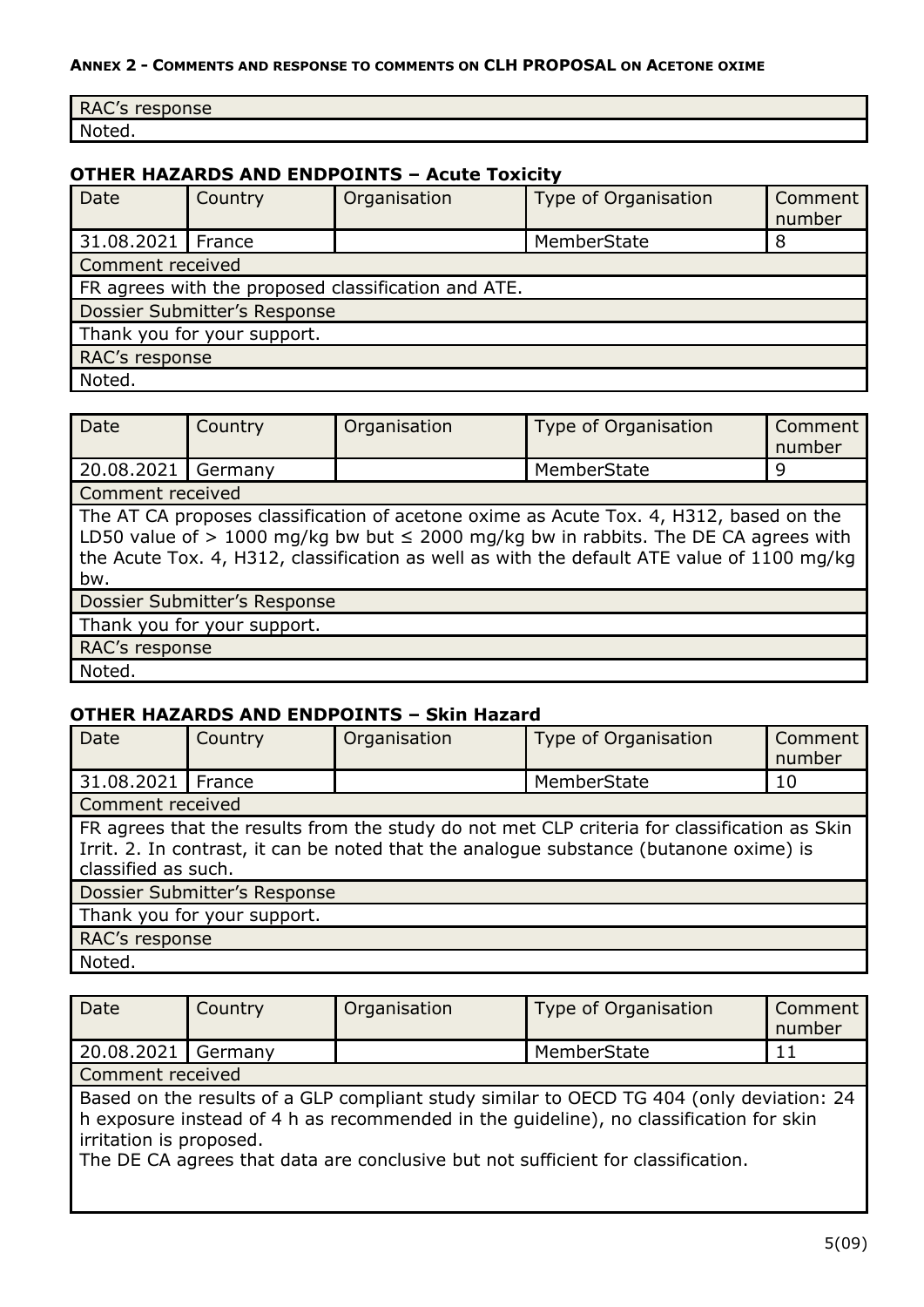| Dossier Submitter's Response |
|------------------------------|
| Thank you for your support.  |
| RAC's response               |
| Noted.                       |

## **OTHER HAZARDS AND ENDPOINTS – Eye Hazard**

| <b>Date</b>                                 | Country | Organisation | <b>Type of Organisation</b> | Comment<br>number |  |
|---------------------------------------------|---------|--------------|-----------------------------|-------------------|--|
| 31.08.2021   France                         |         |              | MemberState                 | 12                |  |
| Comment received                            |         |              |                             |                   |  |
| FR agrees with the proposed classification. |         |              |                             |                   |  |
| Dossier Submitter's Response                |         |              |                             |                   |  |
| Thank you for your support.                 |         |              |                             |                   |  |
| RAC's response                              |         |              |                             |                   |  |
| Noted.                                      |         |              |                             |                   |  |

| Date                                                        | Country          | Organisation | Type of Organisation | Comment<br>number |  |  |
|-------------------------------------------------------------|------------------|--------------|----------------------|-------------------|--|--|
| 20.08.2021   Germany                                        |                  |              | MemberState          | 13                |  |  |
|                                                             | Comment received |              |                      |                   |  |  |
| The DE CA agrees with the Eye Dam. 1, H318, classification. |                  |              |                      |                   |  |  |
| Dossier Submitter's Response                                |                  |              |                      |                   |  |  |
| Thank you for your support.                                 |                  |              |                      |                   |  |  |
| RAC's response                                              |                  |              |                      |                   |  |  |
| Noted.                                                      |                  |              |                      |                   |  |  |

#### **OTHER HAZARDS AND ENDPOINTS – Skin Sensitisation Hazard**

| Date                         | Country                                     | Organisation | Type of Organisation | Comment<br>number |  |  |
|------------------------------|---------------------------------------------|--------------|----------------------|-------------------|--|--|
| 31.08.2021   France          |                                             |              | MemberState          | 14                |  |  |
|                              | Comment received                            |              |                      |                   |  |  |
|                              | FR agrees with the proposed classification. |              |                      |                   |  |  |
| Dossier Submitter's Response |                                             |              |                      |                   |  |  |
| Thank you for your support.  |                                             |              |                      |                   |  |  |
| RAC's response               |                                             |              |                      |                   |  |  |
| Noted.                       |                                             |              |                      |                   |  |  |

| Date               | Country | Organisation | Type of Organisation                                                                                                                                                                                                                                                                                                                                                                                                                                                                                                                                                                                                                                                                                                                                                                                                                 | Comment<br>number |
|--------------------|---------|--------------|--------------------------------------------------------------------------------------------------------------------------------------------------------------------------------------------------------------------------------------------------------------------------------------------------------------------------------------------------------------------------------------------------------------------------------------------------------------------------------------------------------------------------------------------------------------------------------------------------------------------------------------------------------------------------------------------------------------------------------------------------------------------------------------------------------------------------------------|-------------------|
| 20.08.2021 Germany |         |              | MemberState                                                                                                                                                                                                                                                                                                                                                                                                                                                                                                                                                                                                                                                                                                                                                                                                                          | 15                |
| Comment received   |         |              |                                                                                                                                                                                                                                                                                                                                                                                                                                                                                                                                                                                                                                                                                                                                                                                                                                      |                   |
|                    |         |              | The AT CA proposes classification of acetone oxime as Skin Sens. 1B, H317, based on a<br>positive result in a Guinea Pig Maximisation Test (OECD Guideline 406) with 40 %<br>response after 5 % intradermal induction, although negative results were obtained in a<br>LLNA and a mouse ear-swelling test (MEST). It is noted that similar differences in test<br>results (particularly negative LLNA vs. positive GMPT/Buehler test) were obtained with<br>butanone oxime which has a harmonised classification as Skin Sens. 1, H317 (here, no<br>sub-categorisation was possible, as only high doses were tested in the positive in vivo<br>tests preventing a firm conclusion on sub-categorisation (i.e. 1B and 1A, respectively)).<br>Overall and in weight-of-evidence consideration, the DE CA agrees with classification of |                   |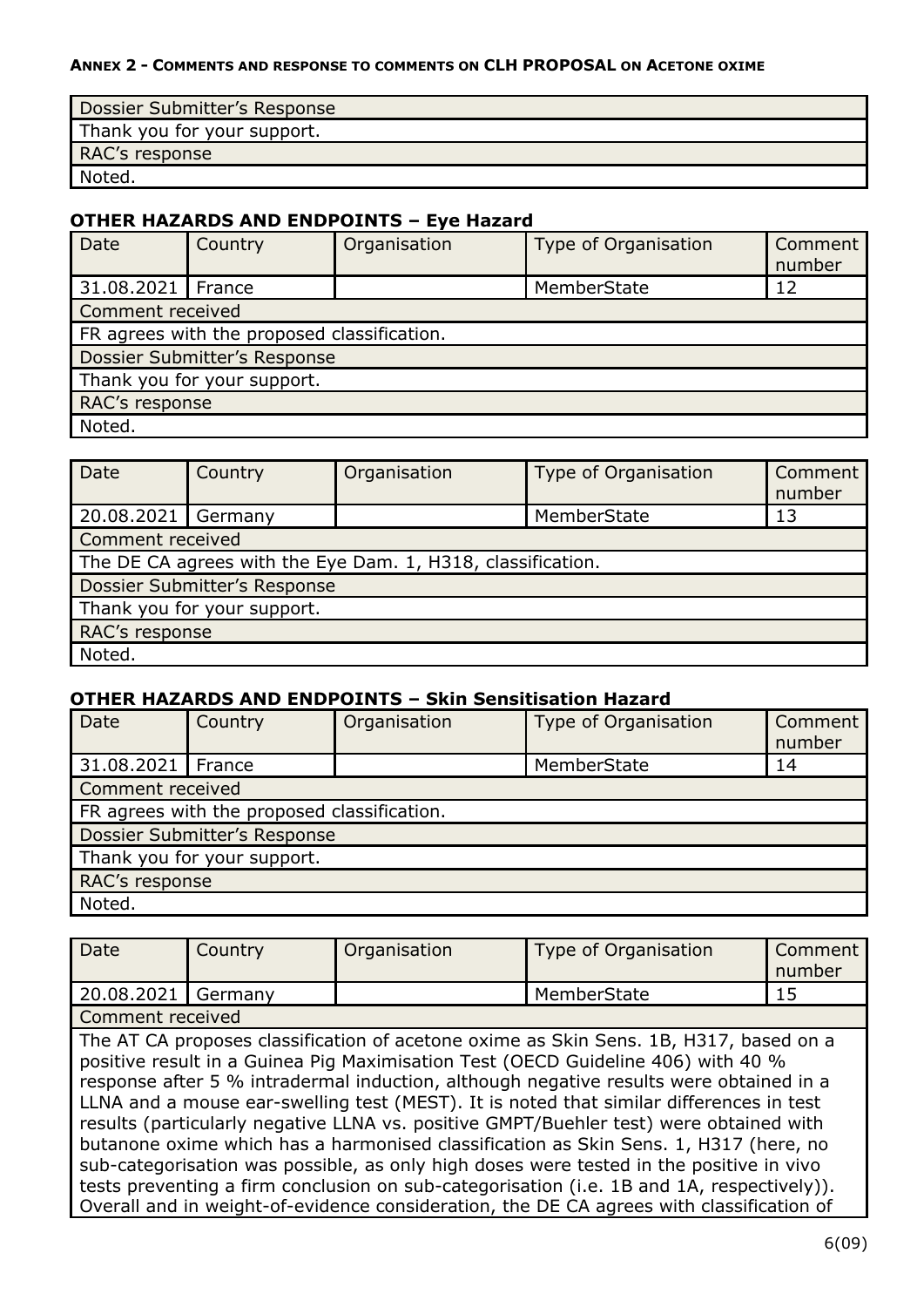acetone oxime as Skin Sens. 1B, H317, according to Annex I, Part 3, Table 3.4.4 of Regulation (EC) No. 1272/2008, due to a  $\geq$  30 % response at  $> 1$  % intradermal induction dose in a GPMT with acetone oxime. Dossier Submitter's Response Thank you for your support. RAC's response Noted.

**OTHER HAZARDS AND ENDPOINTS – Specific Target Organ Toxicity Single Evnocure** 

| <u>ндрозигс</u>                             |                              |              |                      |                   |  |  |
|---------------------------------------------|------------------------------|--------------|----------------------|-------------------|--|--|
| Date                                        | Country                      | Organisation | Type of Organisation | Comment<br>number |  |  |
| 31.08.2021   France                         |                              |              | MemberState          | 16                |  |  |
|                                             | Comment received             |              |                      |                   |  |  |
| FR agrees with the proposed classification. |                              |              |                      |                   |  |  |
|                                             | Dossier Submitter's Response |              |                      |                   |  |  |
| Thank you for your support.                 |                              |              |                      |                   |  |  |
| RAC's response                              |                              |              |                      |                   |  |  |
| Noted.                                      |                              |              |                      |                   |  |  |

| Date               | Country | Organisation | Type of Organisation | Comment<br>number |
|--------------------|---------|--------------|----------------------|-------------------|
| 20.08.2021 Germany |         |              | MemberState          |                   |
| Comment received   |         |              |                      |                   |

The AT CA proposes classification of acetone oxime as STOT SE 3, H336, (May cause drowsiness or dizziness) based on available animal data with the substance: ataxia after oral administration in rats as well as hypoactivity and lethargy in rabbits and rats were observed, though the finding in rabbits may be compromised by general systemic toxicity. The mechanism of action is not known for acetone oxime. However, transient narcotic effects as shown by decreased activity, ataxia, or lethargy in laboratory animals after single exposure is of concern.

It is noted that the structural similar substance butanone oxime, similarly exhibits narcotic effects in rats and rabbits after single (as well as repeated) exposure (all routes) and has a harmonised classification as STOT SE 3, H336.

The DE CA agrees that classification as STOT SE 3, H336, (May cause drowsiness or dizziness) is justified for acetone oxime.

| Dossier Submitter's Response |
|------------------------------|
| Thank you for your support.  |
| RAC's response               |
| Noted.                       |

#### **OTHER HAZARDS AND ENDPOINTS – Specific Target Organ Toxicity Repeated Exposure**

| Date                | Country                                                                                                                     | Organisation | Type of Organisation | Comment<br>number |  |
|---------------------|-----------------------------------------------------------------------------------------------------------------------------|--------------|----------------------|-------------------|--|
| 31.08.2021   France |                                                                                                                             |              | MemberState          | 18                |  |
| Comment received    |                                                                                                                             |              |                      |                   |  |
|                     | A coordinate to take $\cap$ $\cap$ at a triangle can decrease of the case of the case of a triangle stress of $\cap$ denote |              |                      |                   |  |

According to table 26, significant decrease of haemoglobin was only observed at 45 day sacrifice and not at 90 day sacrifice. In contrast, recovery animals presented a statistically significant increase of haemoglobin with tested doses. This suggests that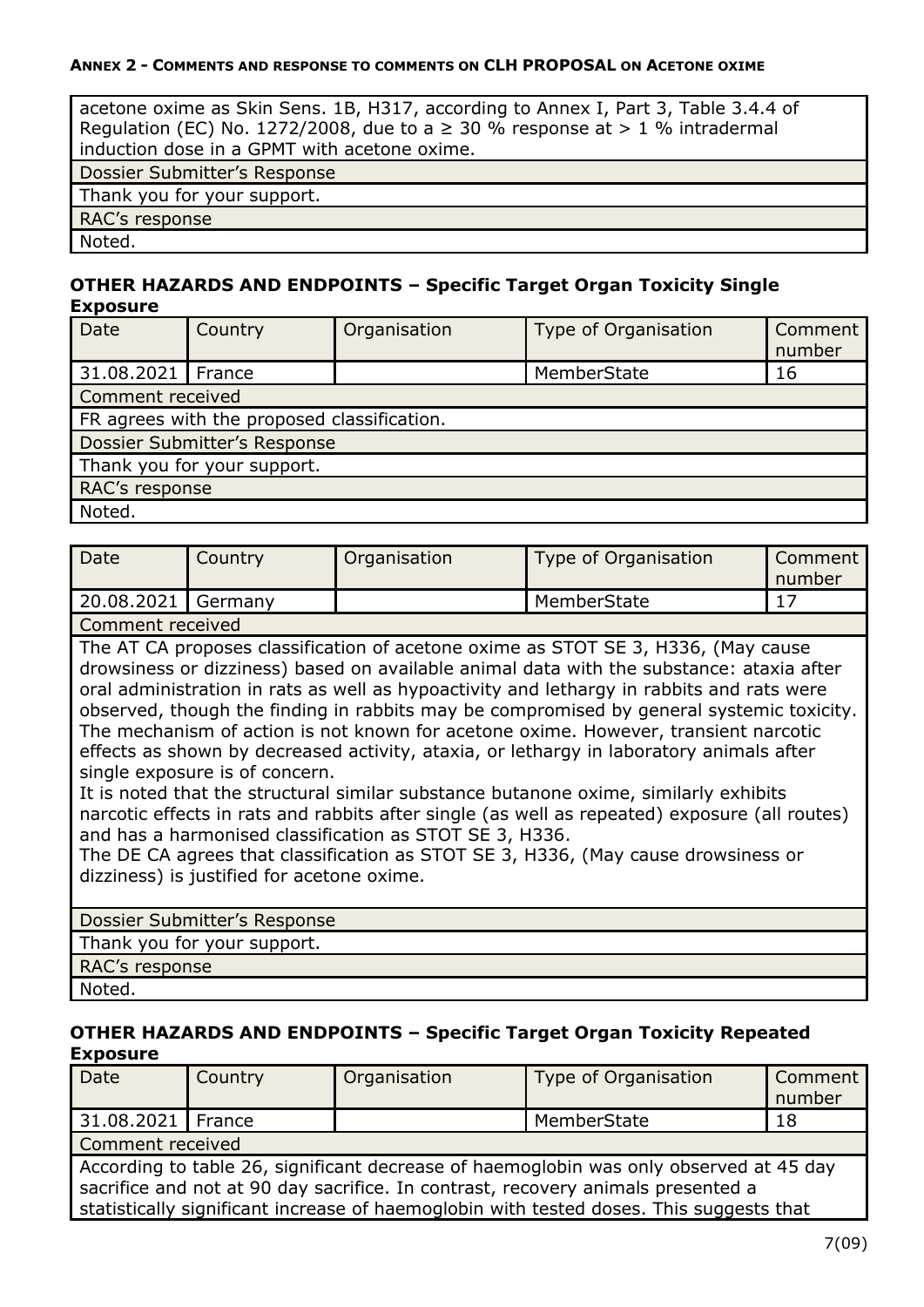effects on blood system is only transient and reversible. This can question the relevance of the proposed classification. However, we note that similar haematological findings were observed with the analogue substance, butanone oxime, leading the RAC to classify this substance as STOT RE 2.

Dossier Submitter's Response

Thank you for your comment. Please note that also effects on associated organs (spleen, liver) were observed at 45 and 90 day sacrifice and referred to as additional justification for the proposed classification as as STOT RE 2; H373.

RAC's response

RAC notes that in the CLH dossier, histopathological effects after repeated dosing are not clearly assignable to specific time points (i.e. observed at interim sacrifice, terminal/ sacrifice and/or after recovery) and with respect to severity of effects and number of affected animals. These aspects have been considered in the opinion document.

| Date             | Country | Organisation | Type of Organisation | Comment<br>number |  |
|------------------|---------|--------------|----------------------|-------------------|--|
| 20.08.2021       | Germany |              | MemberState          | 19                |  |
| Comment received |         |              |                      |                   |  |

The AT CA proposes classification of acetone oxime as STOT RE 2, H373 (May cause damage to the blood system through prolonged or repeated exposure), based on results from a GLP compliant 90-day study in SD-rats.

Main adverse effects (in addition to the adaptive effects) at test doses relevant for STOT RE 2 classification (i.e.  $\leq$  100 mg/kg bw/d) included slight to moderate

methaemoglobinaemia, reductions in haemoglobin (Hb) concentration around/above 10 % after 45 days (but not 90 days) of exposure, reductions in red blood cell counts above 10 % after 90 days of exposure, dose-dependent increases in spleen weight (females, absolute and relative), histopathological changes in spleen and liver (reported to be not reversible):

liver cell foci (males, minimal; uncertainty regarding the liver cell foci being secondary to haematotoxicity, as the foci were considered pre-neoplastic and the mechanism for tumour (and thus foci) development was considered to be unlikely the haemolytic anaemia (RAC Opinion on butanone oxime (2018) and current dossier); nevertheless the relevance of this finding for STOT RE classification cannot entirely be excluded), extramedullary haematopoiesis in liver (males; minimal to slight) and spleen (both sexes;

no information on severity), effect is considered adaptive,

accumulation of Kupffer cells in liver (males, slight to moderate),

pigment storage in spleen (significant – no information on severity).

Overall, the DE CA agrees that these findings justify classification of acetone oxime as STOT RE 2, H373 (May cause damage to the blood system through prolonged or repeated exposure), although the majority of effects – particularly of histopathological effects – may be considered borderline with respect to severity. Nevertheless, the ECHA Guidance on the Application of CLP Criteria states: "the assessment shall take into consideration not only significant changes in a single organ or biological system but also generalised changes of a less severe nature involving several organs" according to CLP Annex I, 3.9.1.4 (ECHA, 2017b).

Moreover, these effects were observed at a dose considerably lower than the STOT RE 2 threshold (i.e. at 50 mg/kg bw/d) and more severe effects were noted at the next higher dose tested (i.e. at 250 mg/kg bw/d), e.g. spleen congestion and capsular fibrosis. In addition, initial effects indicative of (regenerative) haemolytic anaemia were already observed at a dose as low as 10 mg/kg bw/d (i.e. reduction in Hb around 10 %, reduction in haematocrit and RBC; lowest dose tested). Furthermore, the structurally similar substance butanone oxime is listed in Annex VI of the CLP Regulation as STOT RE 2,